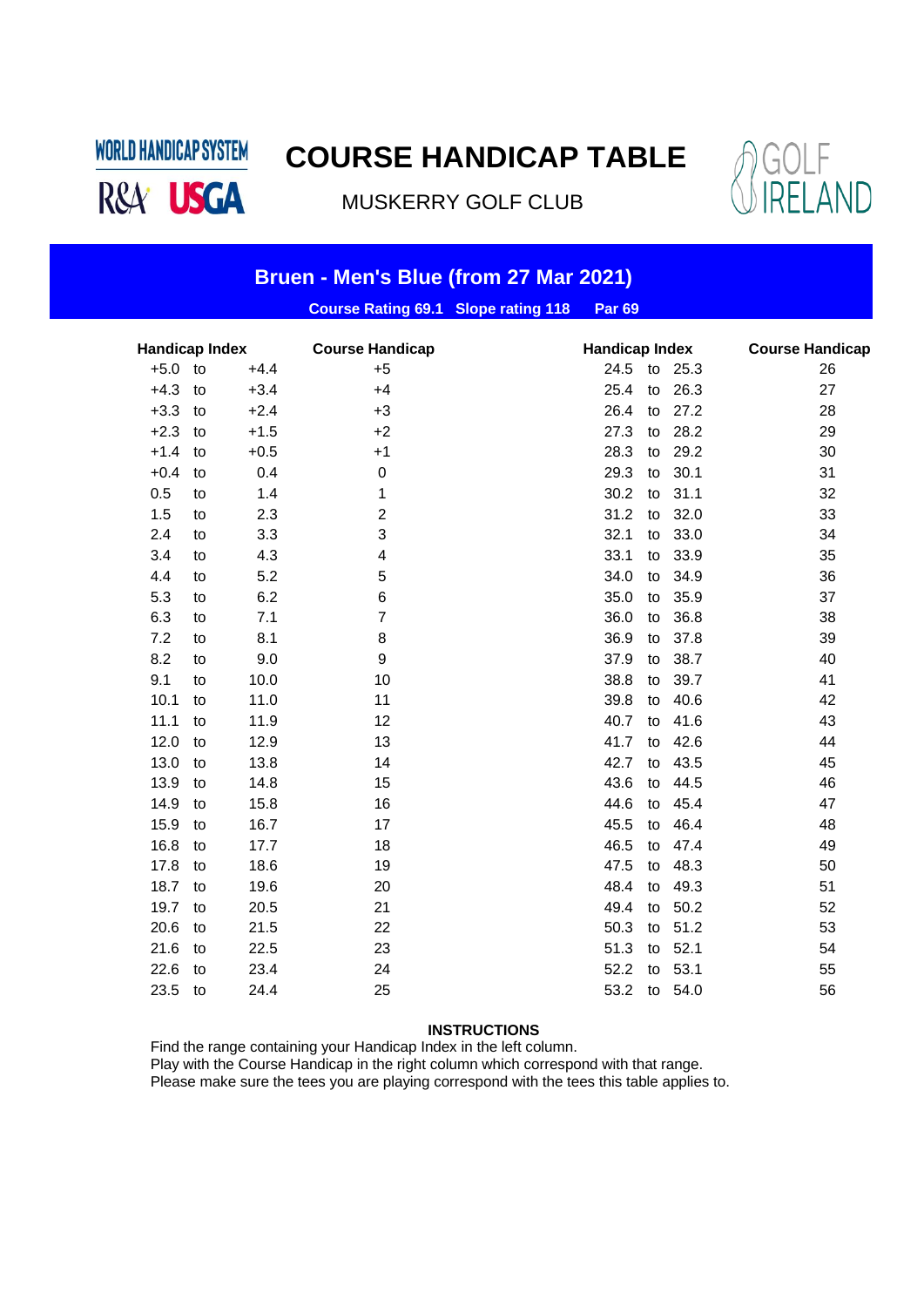**WORLD HANDICAP SYSTEM** R&A<sup>'</sup> USGA

# **COURSE HANDICAP TABLE**



MUSKERRY GOLF CLUB

## **Bruen - Men's White (from 27 Mar 2021)**

**Course Rating 67.4 Slope rating 116 Par 69**

| <b>Handicap Index</b> |    |        | <b>Course Handicap</b> |            | <b>Handicap Index</b> |    |  |  |
|-----------------------|----|--------|------------------------|------------|-----------------------|----|--|--|
| $+5.0$ to             |    | $+4.4$ | $+5$                   | 24.9       | to 25.8               | 26 |  |  |
| $+4.3$                | to | $+3.5$ | $+4$                   | 25.9<br>to | 26.7                  | 27 |  |  |
| $+3.4$                | to | $+2.5$ | +3                     | 26.8<br>to | 27.7                  | 28 |  |  |
| $+2.4$                | to | $+1.5$ | $+2$                   | 27.8<br>to | 28.7                  | 29 |  |  |
| $+1.4$                | to | $+0.5$ | $+1$                   | 28.8<br>to | 29.7                  | 30 |  |  |
| $+0.4$                | to | 0.4    | 0                      | 29.8<br>to | 30.6                  | 31 |  |  |
| 0.5                   | to | 1.4    | 1                      | 30.7<br>to | 31.6                  | 32 |  |  |
| 1.5                   | to | 2.4    | $\overline{2}$         | 31.7<br>to | 32.6                  | 33 |  |  |
| 2.5                   | to | 3.4    | 3                      | 32.7<br>to | 33.6                  | 34 |  |  |
| 3.5                   | to | 4.3    | 4                      | 33.7<br>to | 34.5                  | 35 |  |  |
| 4.4                   | to | 5.3    | 5                      | 34.6<br>to | 35.5                  | 36 |  |  |
| 5.4                   | to | 6.3    | 6                      | 35.6<br>to | 36.5                  | 37 |  |  |
| 6.4                   | to | 7.3    | 7                      | 36.6<br>to | 37.5                  | 38 |  |  |
| 7.4                   | to | 8.2    | 8                      | 37.6<br>to | 38.4                  | 39 |  |  |
| 8.3                   | to | 9.2    | 9                      | 38.5<br>to | 39.4                  | 40 |  |  |
| 9.3                   | to | 10.2   | 10                     | 39.5<br>to | 40.4                  | 41 |  |  |
| 10.3                  | to | 11.2   | 11                     | 40.5<br>to | 41.4                  | 42 |  |  |
| 11.3                  | to | 12.1   | 12                     | 41.5<br>to | 42.3                  | 43 |  |  |
| 12.2                  | to | 13.1   | 13                     | 42.4<br>to | 43.3                  | 44 |  |  |
| 13.2                  | to | 14.1   | 14                     | 43.4<br>to | 44.3                  | 45 |  |  |
| 14.2                  | to | 15.0   | 15                     | 44.4<br>to | 45.2                  | 46 |  |  |
| 15.1                  | to | 16.0   | 16                     | 45.3<br>to | 46.2                  | 47 |  |  |
| 16.1                  | to | 17.0   | 17                     | 46.3<br>to | 47.2                  | 48 |  |  |
| 17.1                  | to | 18.0   | 18                     | 47.3<br>to | 48.2                  | 49 |  |  |
| 18.1                  | to | 18.9   | 19                     | 48.3<br>to | 49.1                  | 50 |  |  |
| 19.0                  | to | 19.9   | 20                     | 49.2<br>to | 50.1                  | 51 |  |  |
| 20.0                  | to | 20.9   | 21                     | 50.2<br>to | 51.1                  | 52 |  |  |
| 21.0                  | to | 21.9   | 22                     | 51.2<br>to | 52.1                  | 53 |  |  |
| 22.0                  | to | 22.8   | 23                     | 52.2<br>to | 53.0                  | 54 |  |  |
| 22.9                  | to | 23.8   | 24                     | 53.1<br>to | 54.0                  | 55 |  |  |
| 23.9                  | to | 24.8   | 25                     |            |                       |    |  |  |

### **INSTRUCTIONS**

Find the range containing your Handicap Index in the left column.

Play with the Course Handicap in the right column which correspond with that range.

Please make sure the tees you are playing correspond with the tees this table applies to.